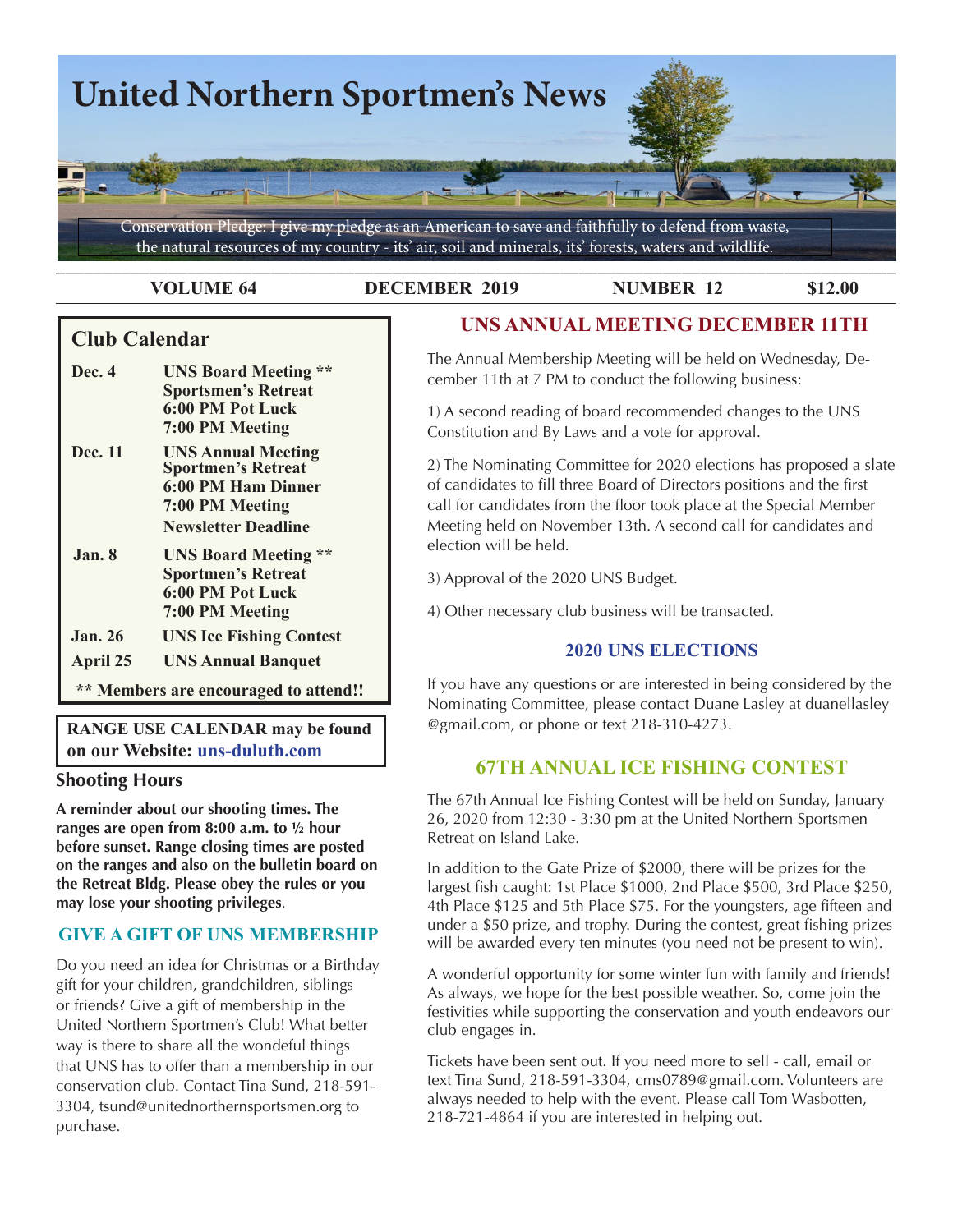## **FALL FUNDRAISER AND SIGHT-IN**

Our Fall Fundraiser and Sight-In has come to a close. The drawing for our Raffle was held at our Special Members Meeting on Wednesday November 13, 2019.

Congratulations to the following winners:

Browning Challenger Rosewood Stock 22 Semi-Automatic: Tom Harvey Henry Golden Boy Lever Octagon 22LR 20in: Conrad Sund Savage Axis II XP Hardwood 308WIN 22in: Dylan Nihart-Priar Smith & Wesson M+P 9 Shield M2.0 CTC 9mm 3.1in.: Holly Pappas

We would also like to send a special thank you to the following volunteers: Howard Farmer (lead range officer), Mike Hart (Dutch Oven cobbler maker and range officer), Duane Lasley (food preparation and range officer), Lance Parthe (range monitoring and range officer), Bill Kleaver (range monitoring and range officer), Gene Bondeson, Tom Harvey, Frank Radloff, Cody Privette, Brian Privette, Lucas Nordby, Tom Kulas, Frank Bowman, Darrell Hanson (range officers), Bob Kuettel, Larry Chesney, Vicky Jensen, and Tina Sund with the Site Administration, Raffle, New Member Sign up and Snacks during the event.

## **UNS ANNUAL BANQUET**

Save the Date….The United Northern Sportsmen Annual Banquet will be held on Saturday, April 25, 2020 at the AAD Shrine Auditorium in Hermantown. More details to come as we get closer to the Banquet. If you are interested in helping out at this year's banquet, contact Eric Hansen at 218-831-8646, or gonefishing0101@hotmail.com. Events like this support the conservation and youth endeavors our club engages in.



# **CAMP HOST POSITION FOR THE 2020 CAMPING SEASON**

The United Northern Sportsmen operates a campground at our property on the shores of Island Lake which is staffed by a campground host from Memorial Day weekend in May through Labor Day in September. The club is looking for a person to fill the position of Campground Host for the 2020 camping season. This position includes free camping including electrical power, water hookup, waste disposal and an annual combination membership. The position would be ideal for a retired couple looking for an opportunity to camp free for the season at a campground with access to beautiful Island Lake via our boat launch with shoreline docking.

If this opportunity is of interest to you, please contact the club president, Tom Wasbotten at 218-721-4864 or 763- 228-8889 for complete details.

# **E-MAIL ADDRESSES WANTED**

Did you know that the emailed version of the newsletter is different? It usually contains an additional article and links to expanded articles found on various websites as well as the link to the UNS website.

We are half way toward our goal of 95% participation in emailing out all our of the communications via email. This allows us to increase the content of our newsletter as well as a more efficient way to communicate with the membership in a timely and eco-friendly way. After all - we are a conservation club!

So the next time you renew your membership, or even tomorrow, please let us know your email address. Emails may be sent to Duane Lasley, duanellasley@gmail.com.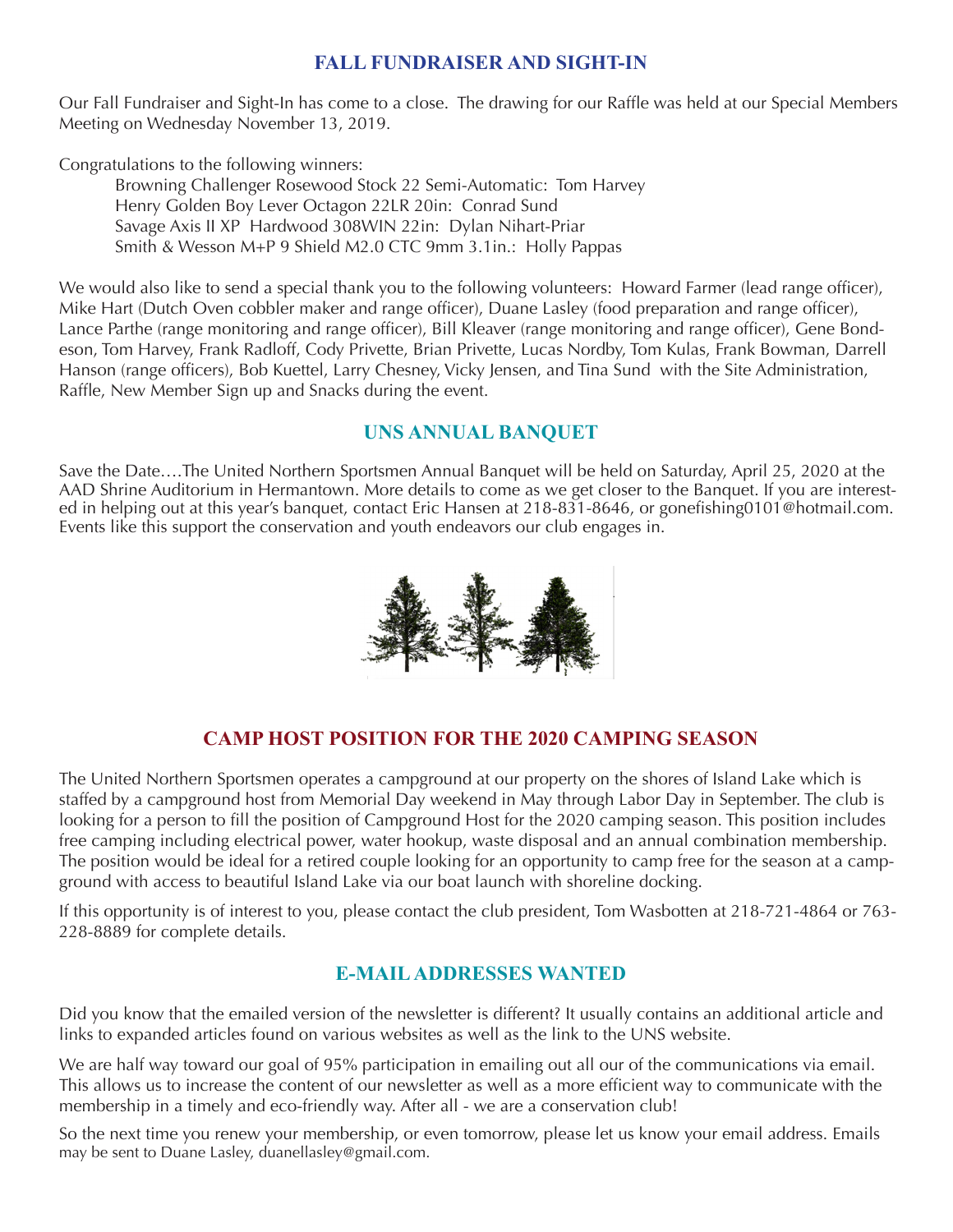### **UNS BOARD OF DIRECTORS MEETING NOVEMBER 6, 2019**

**Call to Order:** by Vice-President Bob Kuettel@ 7:00 pm. Conservation Pledge.

**Roll Call of Officers:** Bob Kuettel, Tina Sund, Mike Foy, Judy Foy, Tom Wasbotten, Gene Shaw, Larry Chesney, Eric Hansen, John Bathke, Sue Bathke, Duane Lasley.

**Excused Officers:** Cody Privette, Dave Shrader and Dan Smestad.

**Agenda:** Motion to approve the agenda was moved, seconded and carried (M/S/C).

**Minutes:** John Bathke read minutes from the October 2nd BOD meeting: Motion to accept the minutes as corrected (M/S/C). **Treasurer's Report - Tina Sund:** Presented financial reports as of 10/31/2019 explained some transfers. There were several large bills in October - property taxes, sales tax and insurance. Motion made to accept the report and pay the bills (M/S/C). **Membership Secretary's Report- Tina Sund:** 1,660 current members; New members/Renewals 91 single, 19 combination. **Committee Reports:**

 **Web Master – Eric Hansen:** Updated the website and Facebook with range calendar and events.

**Newsletter – Sue Bathke:** Deadline is 11/15, right after the Nov. 13th Special Meeting.

#### **Incident Reports – Mike Foy and others:** None.

**Retreat Improvements & Maintenance – Bob Kuettel:** Garage Door broke - a new door is expected to be installed Nov. 7 or 8 while many board members will be present. Chimney caps were installed on the Retreat chimney and the Camp Host building vent. Matting has been changed on the pistol range, docks were pulled up (thank you, Lance!). Huge thank you to John Jones who did all the work on the Retreat chimney.

**Grants Committee – Gene Shaw:** Is collecting information for grant applications due at the end of the month.

#### **Volunteer Awards – Dan Smestad:** None

Finance Committee - John Bathke: The committee is meeting every month and the results of most discussions are presented at board meetings.

**Ranger Operations & Facilities Committee – Bob Kuettel:** Reported that plowing for the winter is mostly resolved, report later in the agenda. There is nothing for the range calendar after Nov. 8th end of sight-in.

#### **OLD BUSINESS:**

**UNS Website Committee – Bob Kuettel:** Almost done.

**Constitution and Bylaws – Tom Wasbotten:** Led presentation and discussion of proposed changes to both the Constitution and the Bylaws. Motion (M/S/C) to approve the proposed changes and forward to the Special Meeting November 13th. Motion (M/S/C) to amend to include changing "Board" to "Board of Directors" in B.4.5. Main motion carried.

**Nominations – Duane Lasley:** We have 4 nominations for 3 positions. There will be further calls for nominees at the next Board Meeting and the Annual Meeting.

**Fall Fundraiser and Sight-in – Bob Kuettel:** Reported that our numbers are about the same as the last two years with a last minute rush expected Thursday and Friday. Daylight savings time hurt us as there is one less hour of shooting at the end of the day. Raffle boards are selling, one is sold out. Drawing will be at the Nov. 13th Special Meeting.

### **NEW BUSINESS:**

**Ice Fishing Contest Jan. 26th – Tom Wasbotten:** A kick-off meeting was held at Valentini's following the Celebration of Life for Mike Drager on Nov. 2nd. Dan Woollett, who has headed up this event for years, was present and talked about what has been done so far this year. Tom had lists of work to be done and work was divided up among the volunteers.

**Snow Plowing Contract, Snow Blowing and Shoveling – Tom Wasbotten:** The snow plowing contract was offered to last year's contractor at the same price, he declined, so the contract was awarded to 2nd bid by Chad Binge who plowed for the ice fishing contest last year. (M/S/C) Motion to award the snow blowing and shoveling contract to Mike Foy, \$30 per time 4" or more of snow. (M/S/C)

**Pine Tree in the Bore Range:** After discussion matter was tabled for discussion and decision at January meeting. (M/S/C) **Membership Dues – Tom Wasbotten:** Tom led discussion about raising dues. Finance Committee is considering and will bring recommendation to the board.

**Mike Drager Memorial – Tom Wasbotten:** Tom led discussion about possibly establishing a stone/plaque dedication for the Trap Range to Mike. Motion to pursue (M/S/C). Comments include planting some pines as part of the memorial.

**UMD Rod and Gun Club:** Tom was contacted by their president. They proposed colloraborating on an ice fishing fundraiser. Tom explained UNS's contest. Motion to contact them to pursue their helping us with our contest. (M/S/C)

**Timber Sales MN WMA and AMAs:** The local chapter of the Issac Walton League invited UNS to sign on a group letter asking the DNR to reevalute implementation of the plans to cut timber on wildlife management areas (WMAs) and aquatic management areas (AMAs). Long discussion. Motion to invite the wildlife manager of the Canosia WMA to a UNS Board of Directors Meeting. (M/S/C)

**Members sick or in distress:** Dan Smestad, Bev Tullgren (Died 10/14)

Motion made to have a ham dinner at the Annual Meeting on Dec. 11th. (M/S/C)

**Adjournment:** Motion was made at 9:03 pm (M/S/C).

Submitted by John Bathke.

Meeting Reminders: Special Meeting Nov. 13; BOD Meeting Dec. 4; Annual Meeting Dec. 11; and BOD Meeting Jan. 8 at 7 pm at the Retreat.